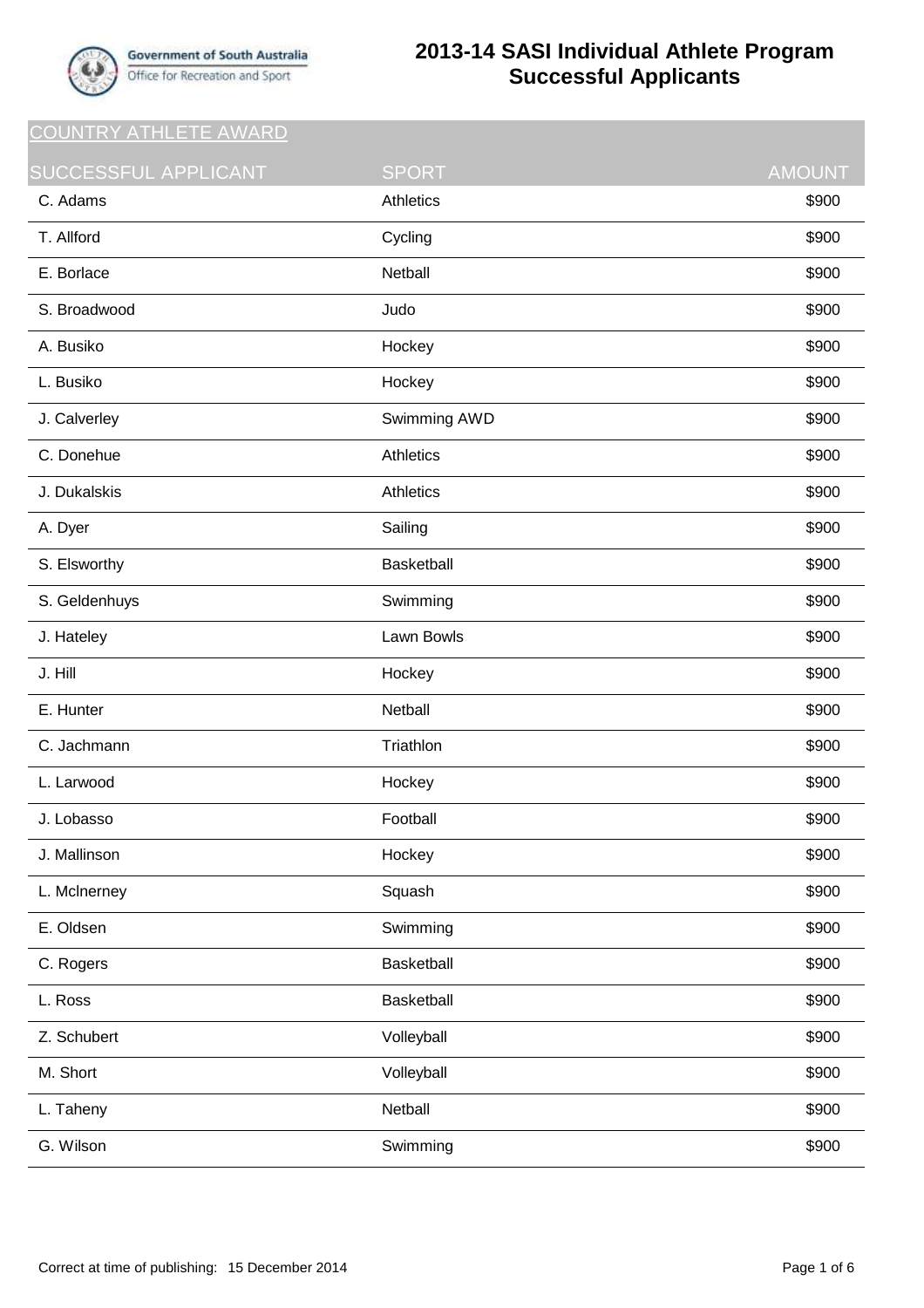| <u>HIGH PERFORMANCE SCHOLARSHIP</u> |                     |               |
|-------------------------------------|---------------------|---------------|
| SUCCESSFUL APPLICANT                | <b>SPORT</b>        | <b>AMOUNT</b> |
| E. Adams                            | Shooting            | \$2,000       |
| T. Auger                            | Taekwondo           | \$3,000       |
| S. Brown                            | Judo                | \$3,000       |
| D. Chapman                          | Shooting            | \$3,000       |
| H. Chapman                          | Shooting            | \$3,000       |
| L. Choo                             | Badminton           | \$3,000       |
| M. Corren                           | Squash              | \$3,000       |
| M. Dal Santo                        | Weightlifting       | \$2,000       |
| A. Dean                             | <b>BMX</b>          | \$4,000       |
| W. Godward                          | Shooting            | \$3,000       |
| W. Henzell                          | <b>Table Tennis</b> | \$3,000       |
| T. Holliday                         | <b>Athletics</b>    | \$3,000       |
| M. Jones                            | Equestrian          | \$3,000       |
| V. Kessler                          | Badminton           | \$2,000       |
| J. Linde                            | Boxing              | \$3,000       |
| D. Sadler                           | Rugby 7's           | \$2,000       |
| W. Schaeffer                        | Equestrian          | \$3,000       |
| J. Tallent                          | Athletics           | \$4,500       |
| J. Trengove                         | Athletics           | \$3,000       |
| S. Willoughby                       | <b>BMX</b>          | \$4,500       |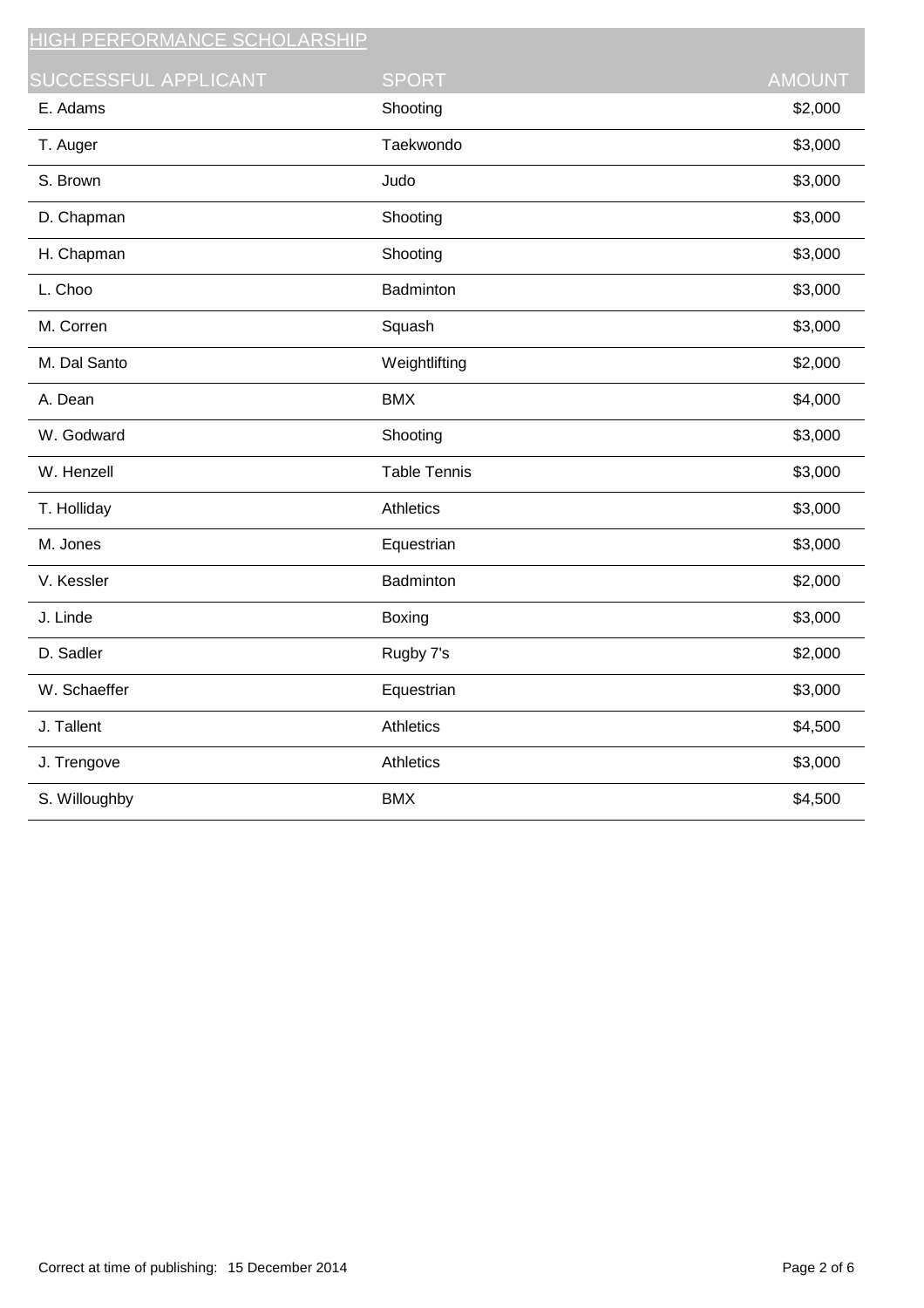| <u> PARALYMPIC SCHOLARSHIP</u> |                      |               |
|--------------------------------|----------------------|---------------|
| SUCCESSFUL APPLICANT           | <b>SPORT</b>         | <b>AMOUNT</b> |
| G. Allen                       | Cycling AWD          | \$3,000       |
| N. Arkley                      | <b>Athletics</b>     | \$4,000       |
| J. Aungles                     | Swimming AWD         | \$2,000       |
| <b>B.</b> Charity              | Lawn Bowls AWD       | \$2,000       |
| G. Cole                        | <b>Athletics AWD</b> | \$4,500       |
| M. Cowdrey                     | Swimming AWD         | \$4,500       |
| <b>B.</b> Davidson             | <b>Athletics AWD</b> | \$4,000       |
| R. Henderson                   | Goalball             | \$3,000       |
| F. Johnson                     | Cycling AWD          | \$4,500       |
| R. Kinner                      | 7 Aside Football     | \$3,000       |
| E. Kosmala                     | Shooting AWD         | \$3,000       |
| J. McInerney                   | <b>Athletics AWD</b> | \$2,000       |
| K. Modra                       | Cycling AWD          | \$4,500       |
| S. Roberts                     | <b>Athletics AWD</b> | \$2,000       |
| M. Roeger                      | <b>Athletics AWD</b> | \$4,500       |
| <b>B.</b> Woolford             | Cycling - AWD        | \$3,000       |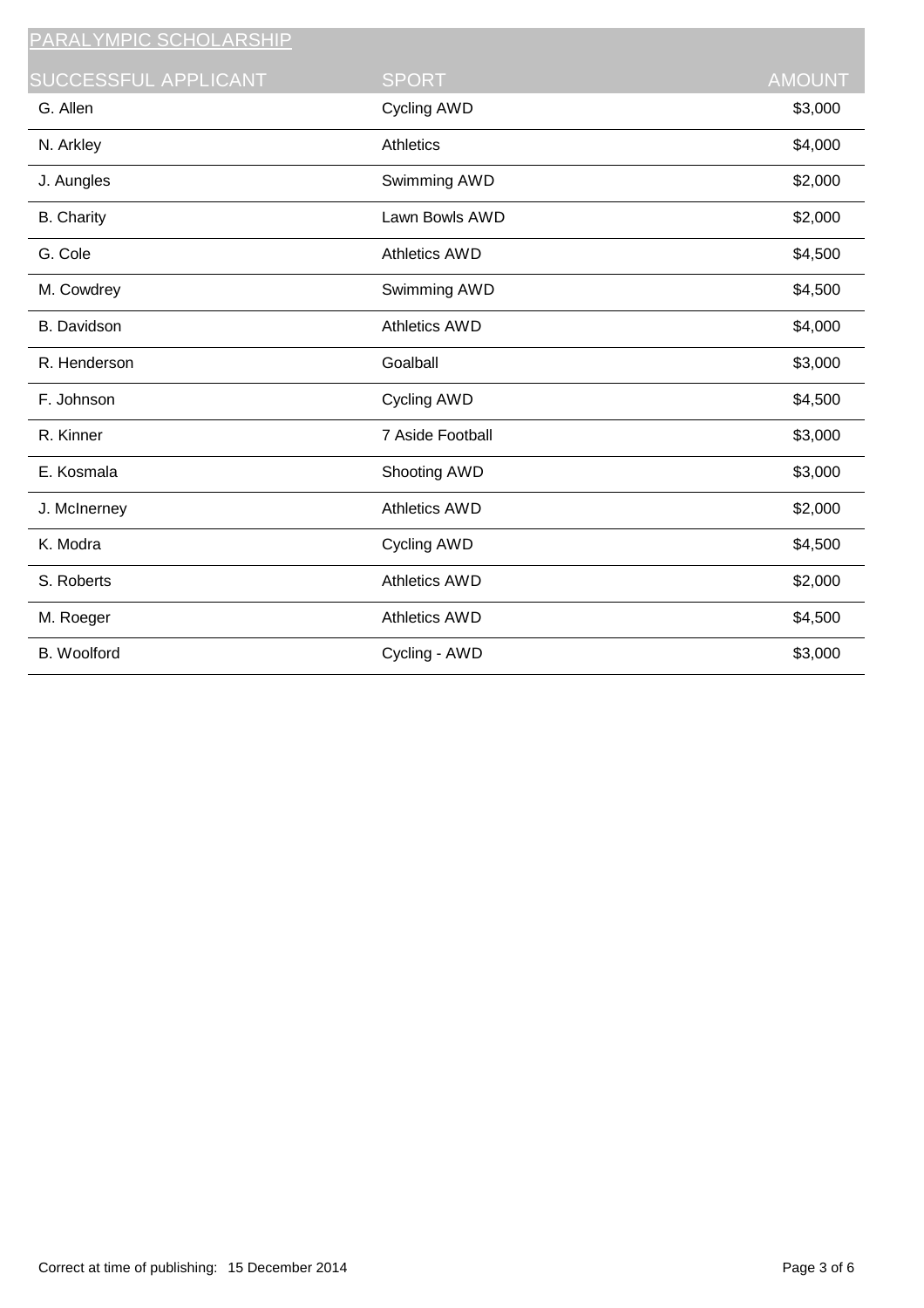| <b>TALENTED ATHLETE AWARD</b> |                         |               |
|-------------------------------|-------------------------|---------------|
| <b>SUCCESSFUL APPLICANT</b>   | <b>SPORT</b>            | <b>AMOUNT</b> |
| R. Aistrope                   | Fencing                 | \$750         |
| C. Arthur                     | Trampolining            | \$750         |
| L. Aspinall                   | Squash                  | \$750         |
| C. Barks                      | Judo                    | \$750         |
| M. Barks                      | Judo                    | \$750         |
| M. Blanks                     | Hockey                  | \$750         |
| G. Brown                      | Netball                 | \$750         |
| V. Bui                        | <b>Table Tennis</b>     | \$750         |
| <b>B.</b> Cameron             | Hockey                  | \$750         |
| M. Carter                     | Diving                  | \$750         |
| D. Casey                      | Hockey                  | \$750         |
| E. Checker                    | Football                | \$750         |
| J. Clayfield                  | Archery                 | \$750         |
| T. Cobby                      | <b>BMX</b>              | \$750         |
| B. Congedi                    | Gymnastics              | \$750         |
| C. Crawden                    | Boccia                  | \$750         |
| M. Cutahija                   | <b>Table Tennis</b>     | \$750         |
| J. Desmond                    | Swimming                | \$750         |
| J. Dornford                   | Wrestling               | \$750         |
| E. Dungey                     | Diving                  | \$750         |
| M. Gayen                      | Athletics               | \$750         |
| M. Goldner                    | Swimming AWD            | \$750         |
| S. Hein                       | Netball                 | \$750         |
| C. Hoare                      | Gymnastics - Trampoline | \$750         |
| C. Hodges                     | Netball                 | \$750         |
| C. Holdback                   | Table Tennis AWD        | \$750         |
| M. Holmes                     | Cycling                 | \$750         |
| N. loakim                     | Shooting                | \$750         |
| H. Johns                      | Hockey                  | \$750         |
| J. Johnson                    | Basketball              | \$750         |
| L. Khoo                       | Badminton               | \$750         |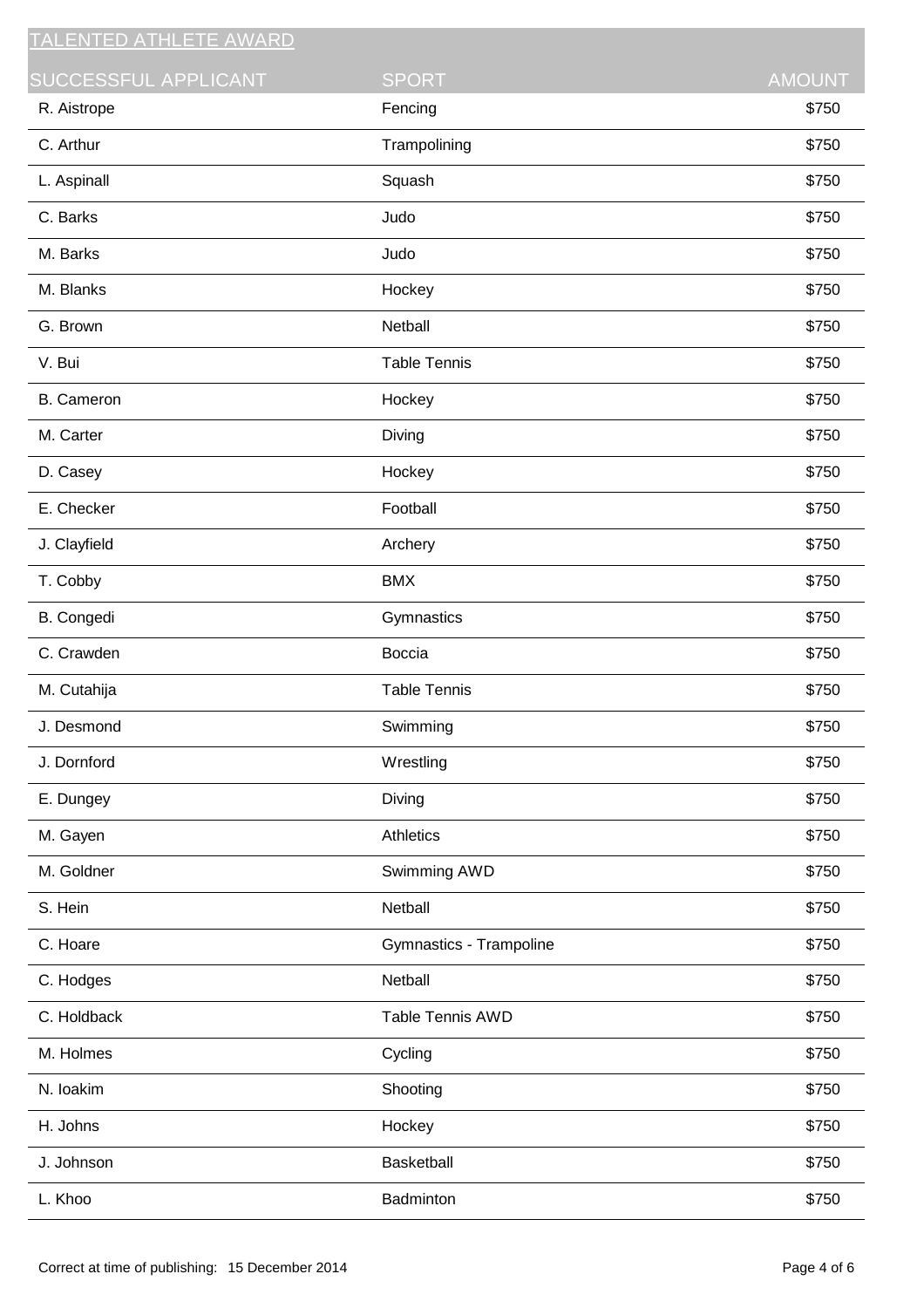| <b>ENTED ATHLETE AWARD</b> |                         |               |
|----------------------------|-------------------------|---------------|
| SUCCESSFUL APPLICANT       | <b>SPORT</b>            | <b>AMOUNT</b> |
| B. Lehmann                 | Gymnastics - Trampoline | \$750         |
| J. Liu                     | Badminton               | \$750         |
| K. Marschall               | Athletics               | \$750         |
| A. Mason                   | Judo                    | \$750         |
| C. Mason-Stephens          | Gymnastics              | \$750         |
| W. McCann                  | Athletics               | \$750         |
| J. McKechnie               | Swimming                | \$750         |
| D. McKinnirey              | Cycling                 | \$750         |
| J. Min                     | Ice Skating             | \$750         |
| L. Oerman                  | Fencing                 | \$750         |
| T. Ortlepp                 | <b>Basketball</b>       | \$750         |
| G. Osborne                 | Rowing                  | \$750         |
| A. Oswald                  | Squash                  | \$750         |
| L. Page                    | Athletics               | \$750         |
| J. Pearson                 | Swimming                | \$750         |
| A. Philis                  | <b>Athletics</b>        | \$750         |
| T. Philis                  | Athletics               | \$750         |
| A. Porter                  | Cycling                 | \$750         |
| D. Radzikiewicz            | Cycling                 | \$750         |
| C. Remkes                  | Gymnastics              | \$750         |
| S. Rosa                    | <b>BMX</b>              | \$750         |
| J. Rossiter                | Shooting                | \$750         |
| Z. Rutten-Gorodecky        | Taekwondo               | \$750         |
| <b>B.</b> Scapens          | Diving                  | \$750         |
| J. Schiller                | Rowing                  | \$750         |
| G. Shand                   | Shooting                | \$750         |
| D. Skinner                 | Basketball              | \$750         |
| J. Swanbury                | <b>Table Tennis AWD</b> | \$750         |
| M. Tang                    | Diving                  | \$750         |
| R. Todd                    | Diving                  | \$750         |
| G. Triulcio                | Ice Skating             | \$750         |